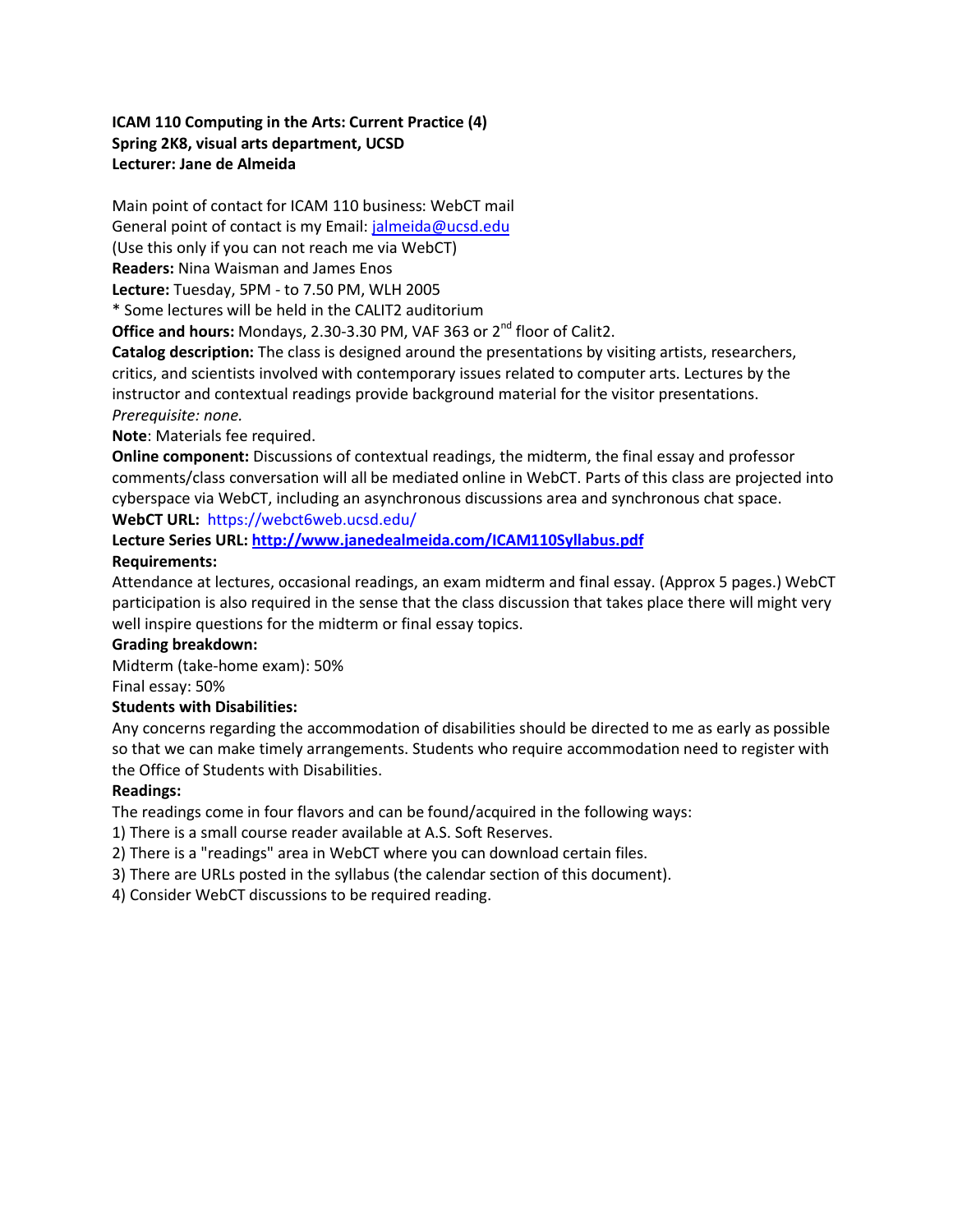#### **Schedule/Readings:**

### *Week 1 - April 1st* **- Intro to Class, Jane de Almeida, Presentation**

#### *Week 2 - April 8th –* **Brett Stalbaum and Paola Poole, Database Aesthetics and Paintersflat.net Reading**

Stalbaum, Brett, "Paradigmatic Performance: data flow and practice in the wild" (Forthcoming, Leonardo Electronic Almanac) (WebCT) **URLs**  *http://www.paintersflat.net/ http://leoalmanac.org/journal/Vol\_14/lea\_v14\_n07-08/BStalbaum\_LEA140708.pdf#zoom=100,0,0*

*and* vsRamachandranHumanConsca 4K presentation and discussion at Calit2.

# *Week 3 - April 15th – Carmin Karasic -*

**URls** http://www.pixelyze.com http://query.nytimes.com/gst/fullpage.html?res=9807E4D6143FF932A05753C1A96E958260

#### *Week 4 - April 22th - Miller Puckette*

#### **Reading**

Puckette, M. and Settel, J. 1993. "Nonobvious Roles for Electronics in Performance Enhancement." Proceedings, International Computer Music Conference. San Francisco:International Computer Music Association, pp. 134-137. http://www.zeep.com/zack/publications/Nonobvious\_ICMC93.pdf

Puckette, M. 2002. "Max at seventeen." Computer Music Journal 26(4): pp. 31-43. http://crca.ucsd.edu/~msp/Publications/dartmouth-reprint.pdf

**URL**  http://crca.ucsd.edu/~msp http://crca.ucsd.edu/~msp/publications.html

*Week 5 - April 29th - Noah Wardrip-Fruin* **Reading: http://www.noahwf.com/texts/nwf-playable.pdf**

**URLs http://www.noahwf.com/ http://grandtextauto.org/ http://mitpress.mit.edu/catalog/author/default.asp?aid=12041**

#### **MIDTERM EXAM**

# *Week 6 - May 6th – Rejane Cantoni*

**Reading:**  R. CANTONI, "Bodyarchitecture: The Evolution of Interface towards Ambient Intelligence" http://www.vepsy.com/communication/book5/11\_AMI\_Cantoni.pdf **URLs**  http://br.youtube.com/watch?v=pFciJmTFrQg http://br.youtube.com/watch?v=zatTovmHgvw&feature=related http://www.youtube.com/watch?v=gspYO-Zuez4